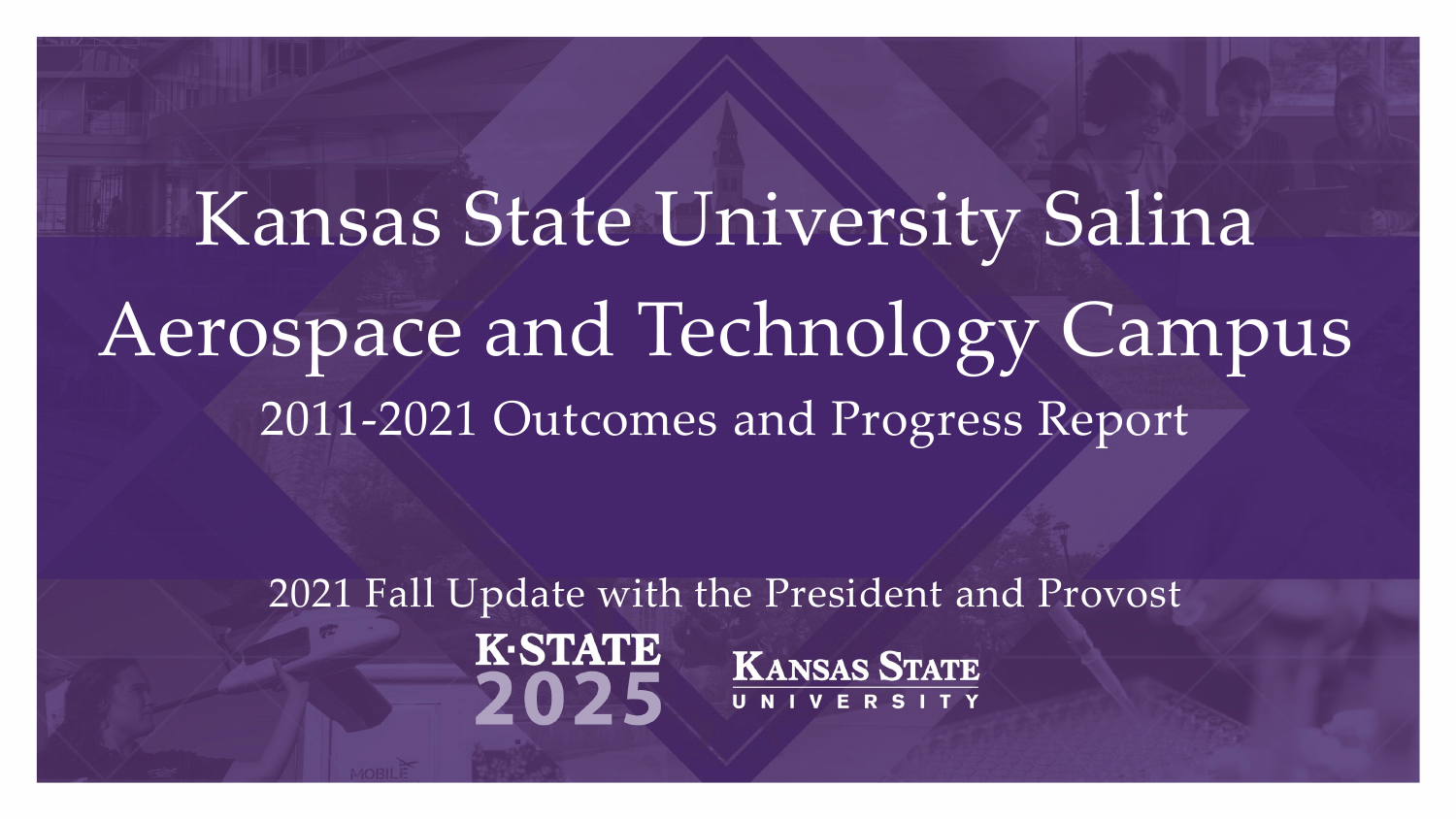## Positive impacts of K-State 2025

- Institutional experimentation
- Global Aeronautics Initiative
- Clear and focused vision
- Defined classroom expectations with experiential learning and industry connections
- Expanded student success initiatives
- Modernized student recruitment processes
- Established national and international research reputation
- Enacted campus master plan



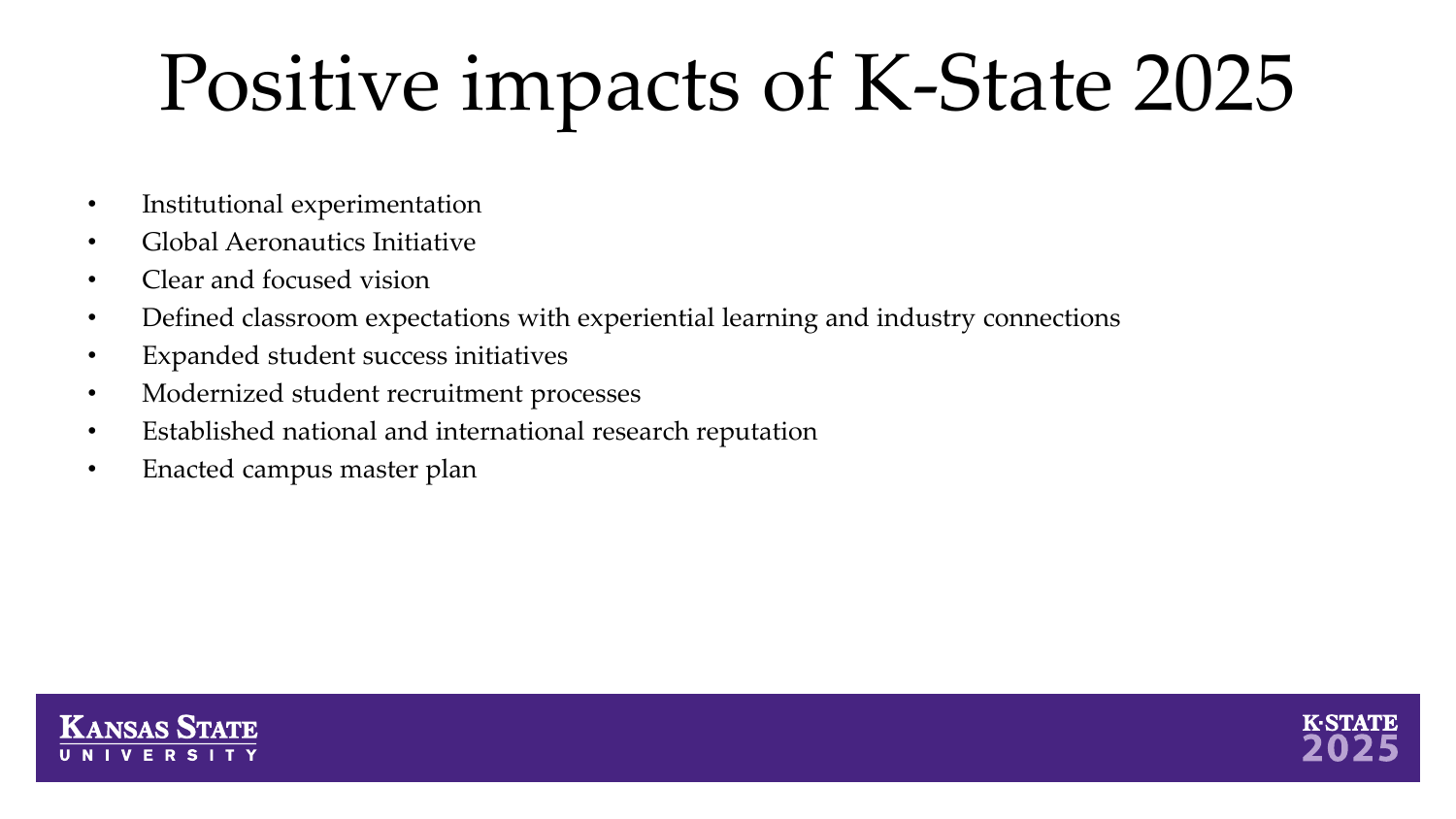- THEME I: Research, Scholarly and Creative Activities, and Discovery
	- Increase sponsored research and extramural funded expenditures by 10% annual through 2020
		- 2011 = \$174,821  $\rightarrow$  2020 = \$2,200,890
	- $\blacktriangledown$  Increase the number of peer-review publications and presentations by 15% annually through 2020
		- 2011 =  $12 \div 2020 = 39$
	- ✓ Additional research center established by 2020 (2 total)
		- Applied Aviation Research Center, Bulk Solids Innovation Center
	- **X** 50% of research is externally funded



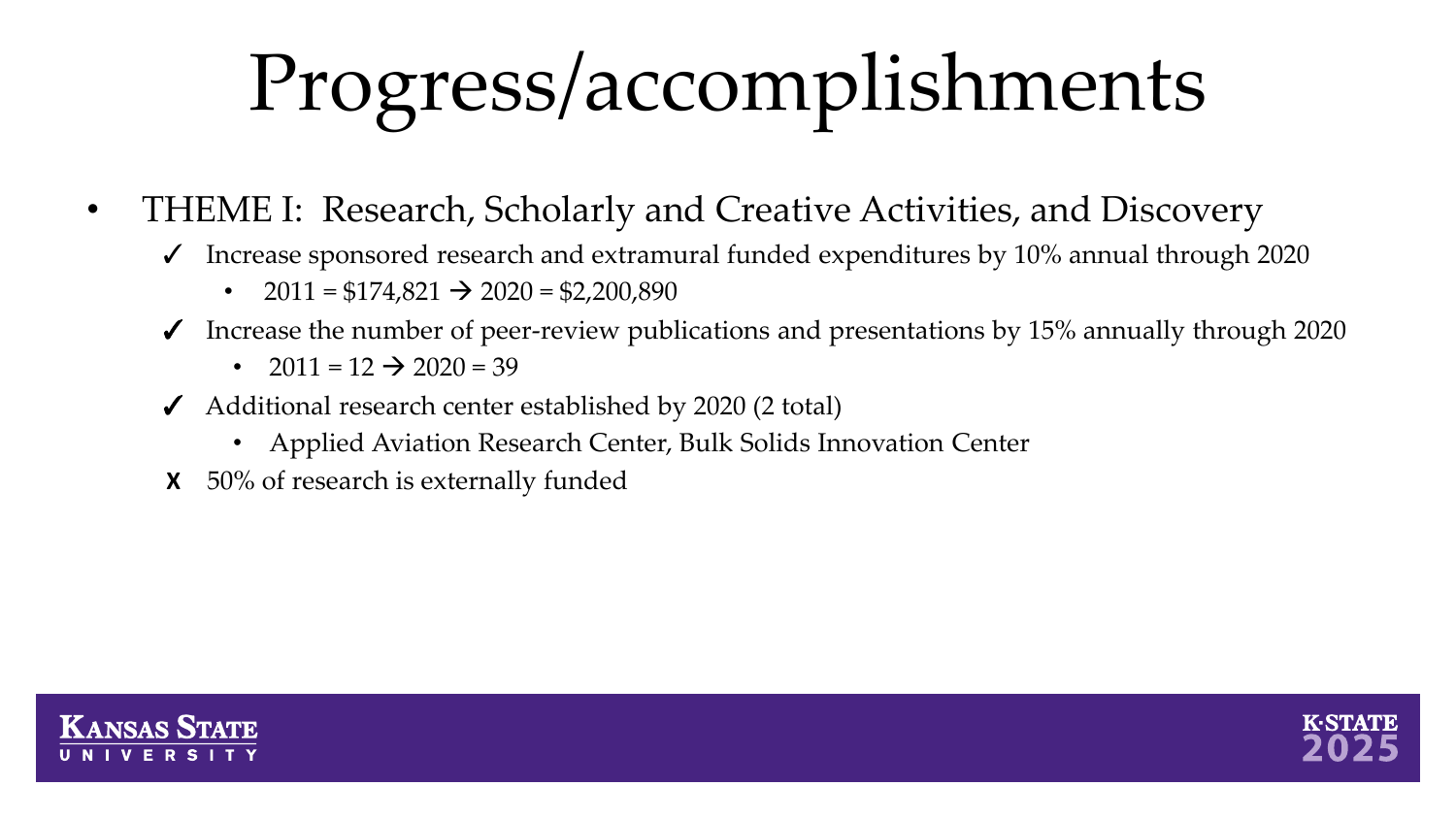#### • THEME II: Undergraduate Experience

- $\angle$  Experiential learning in 50% of all degree programs
	- 2020 = 70% of degree programs
- $\checkmark$  85% job placement within 3 months of graduation for all degree programs
	- 2020 =  $98\%$  job placement
- 75% freshmen to sophomore retention rates
	- 2020 = 72% / Fall 2019 = 76.3%
- 75% six-year graduation rates
	- $2020 = 46.5\%$
- $\checkmark$  30% increase in scholarship monies to support underrepresented student education
	- $2020 = 95.83\%$  increase



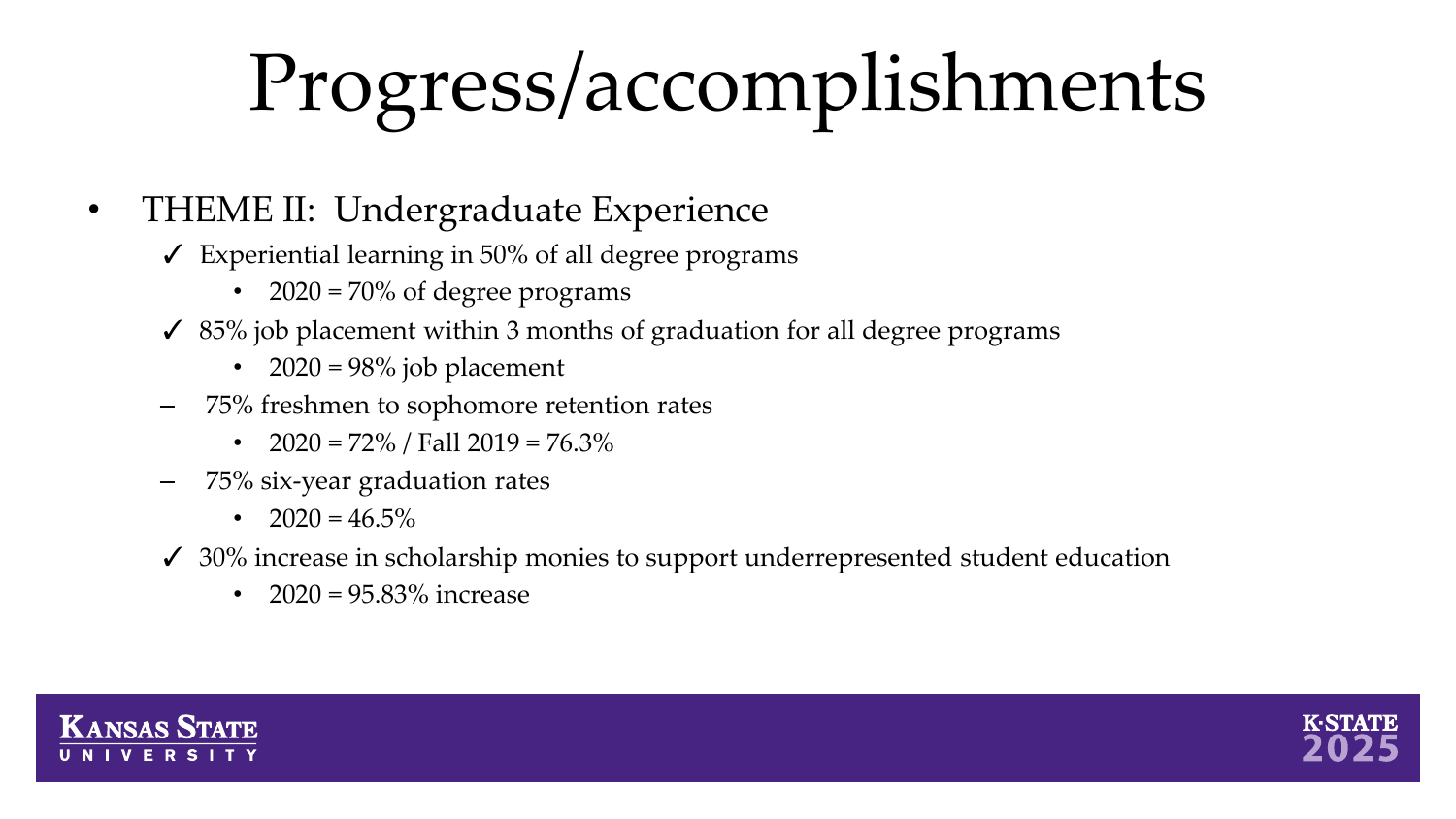- THEME III: Graduate Scholarly Experience
	- ✓ Increase professional graduate certificates and programs to meet career advancement and growing industry needs
	- Increase strategic industry partnerships to support graduate studies
	- Increase international collaborations
	- X Feasibility study for professional doctoral program to compliment masters level program



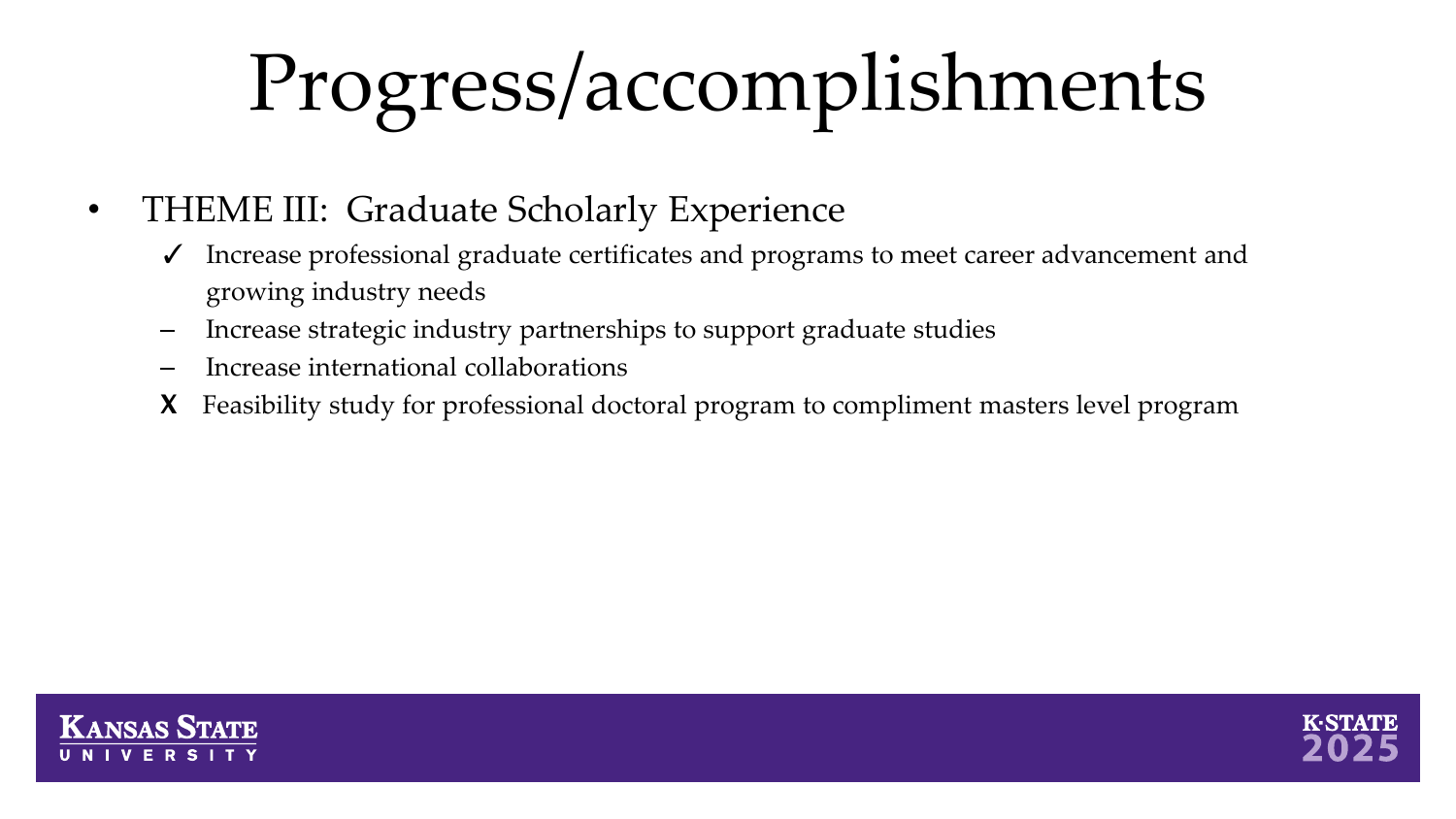- THEME IV: Engagement, Extension, Outreach, and Service
	- $\checkmark$  2020 = 250 non-credit courses offered serving 3,798 individuals (123% increase over last year)
	- $\angle$  2020 = \$1.3M in revenue collected from non-credit and outreach activities
	- ✓ 2020 = Established online KDOT certified inspector training, record attendance



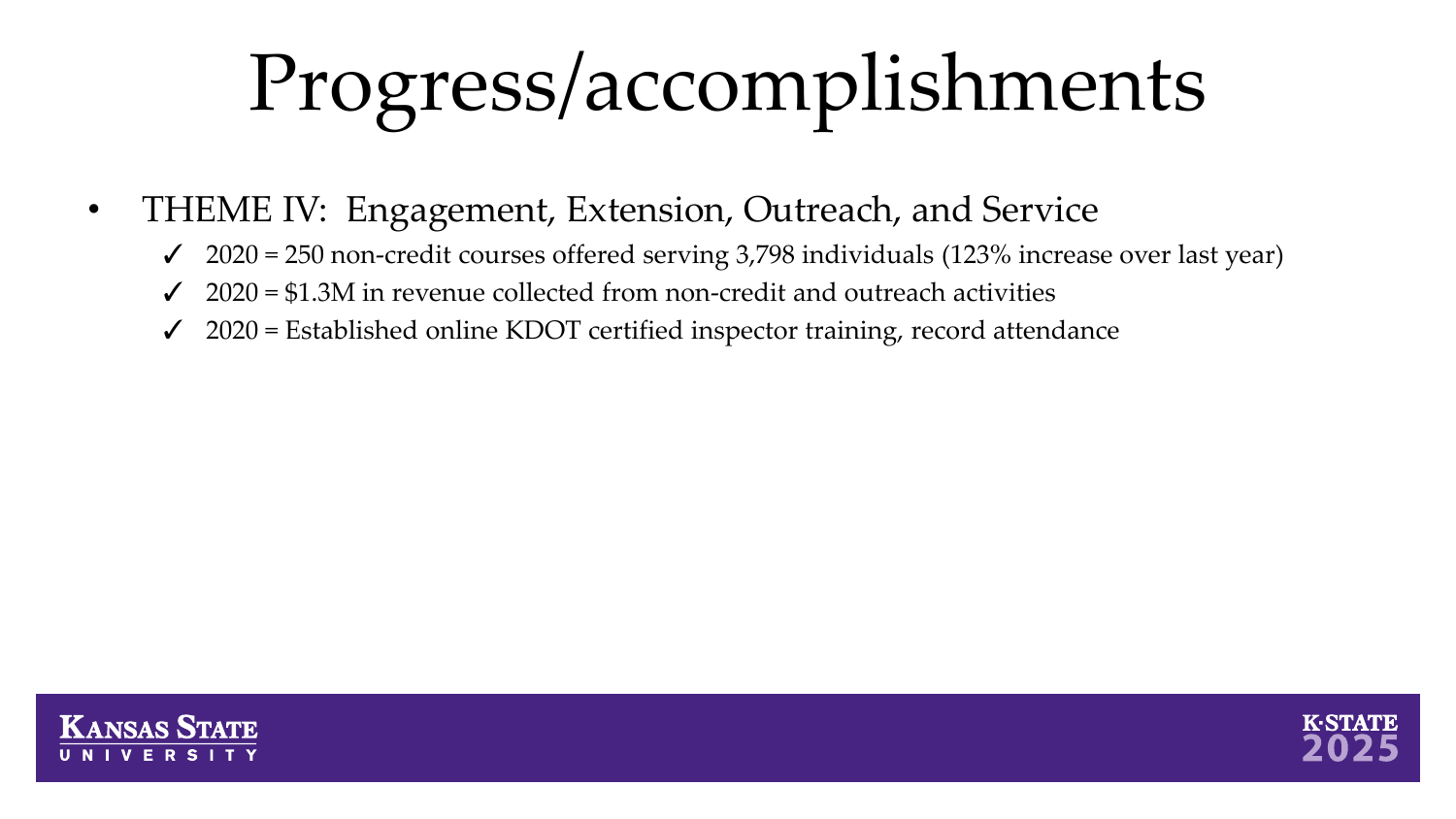- THEME V: Faculty and Staff
	- $\checkmark$  70% of faculty and staff report satisfaction in the work environment
		- $2019 = 84\%$
	- Implement long-term hiring plan
	- Establish an endowed professorship
		- McCune Middlekauf Faculty Fellowship
	- 50% increase in faculty and staff from underrepresented groups
		- 2011  $\rightarrow$  2020 = 34% increase



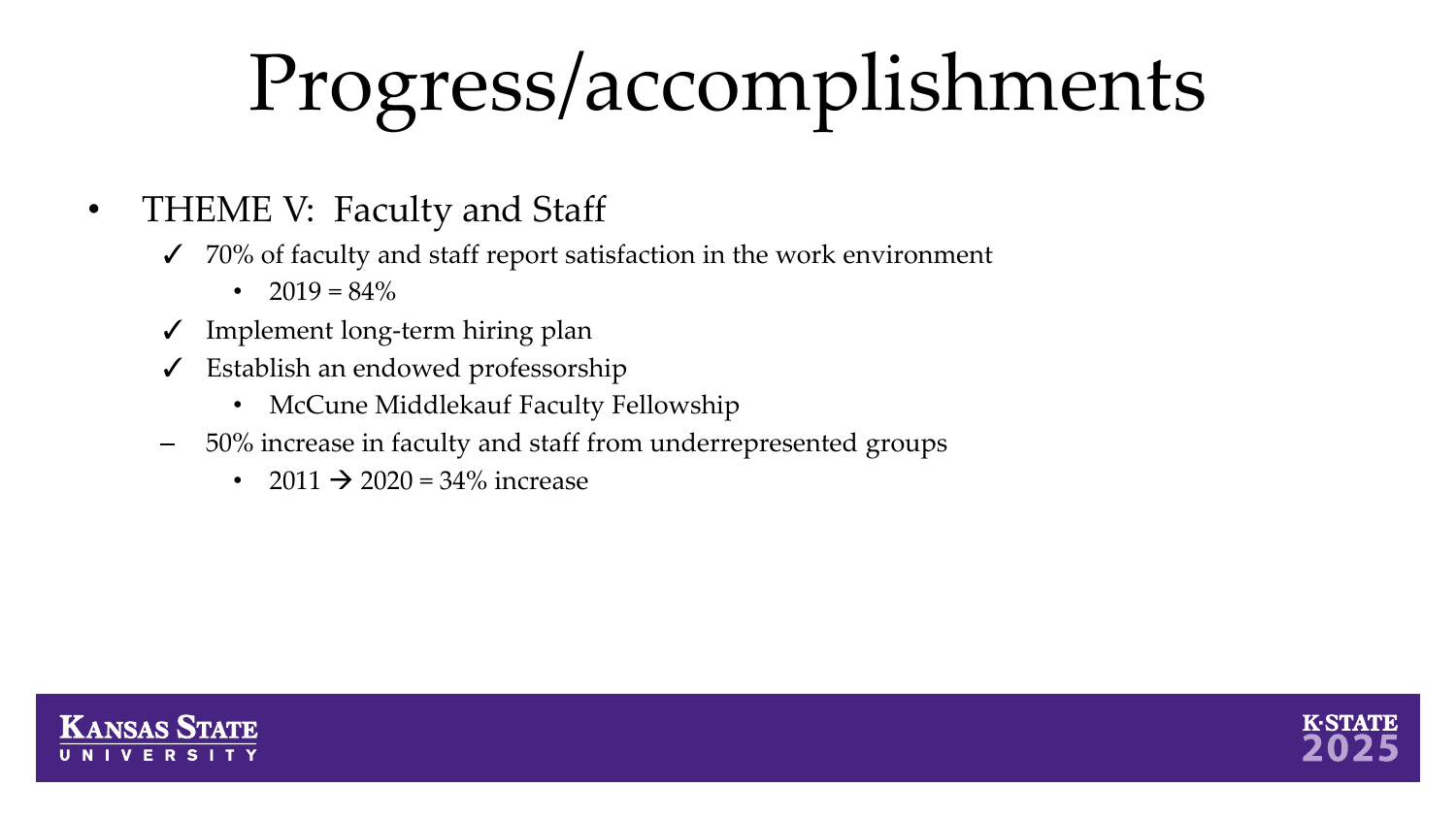#### • THEME VI: Facilities and Infrastructure

- ✓ Complete phase 1 of campus master plan
- $\checkmark$  Complete funding plan for phase 2 of campus master plan
- Develop and implement plan for ramp replacement
- Renovate residence halls
- Increase classroom utilization rate to  $60\%$  (7:30 am  $-8:00 \text{ pm}$ )
- Increase lab utilization rate to 50%



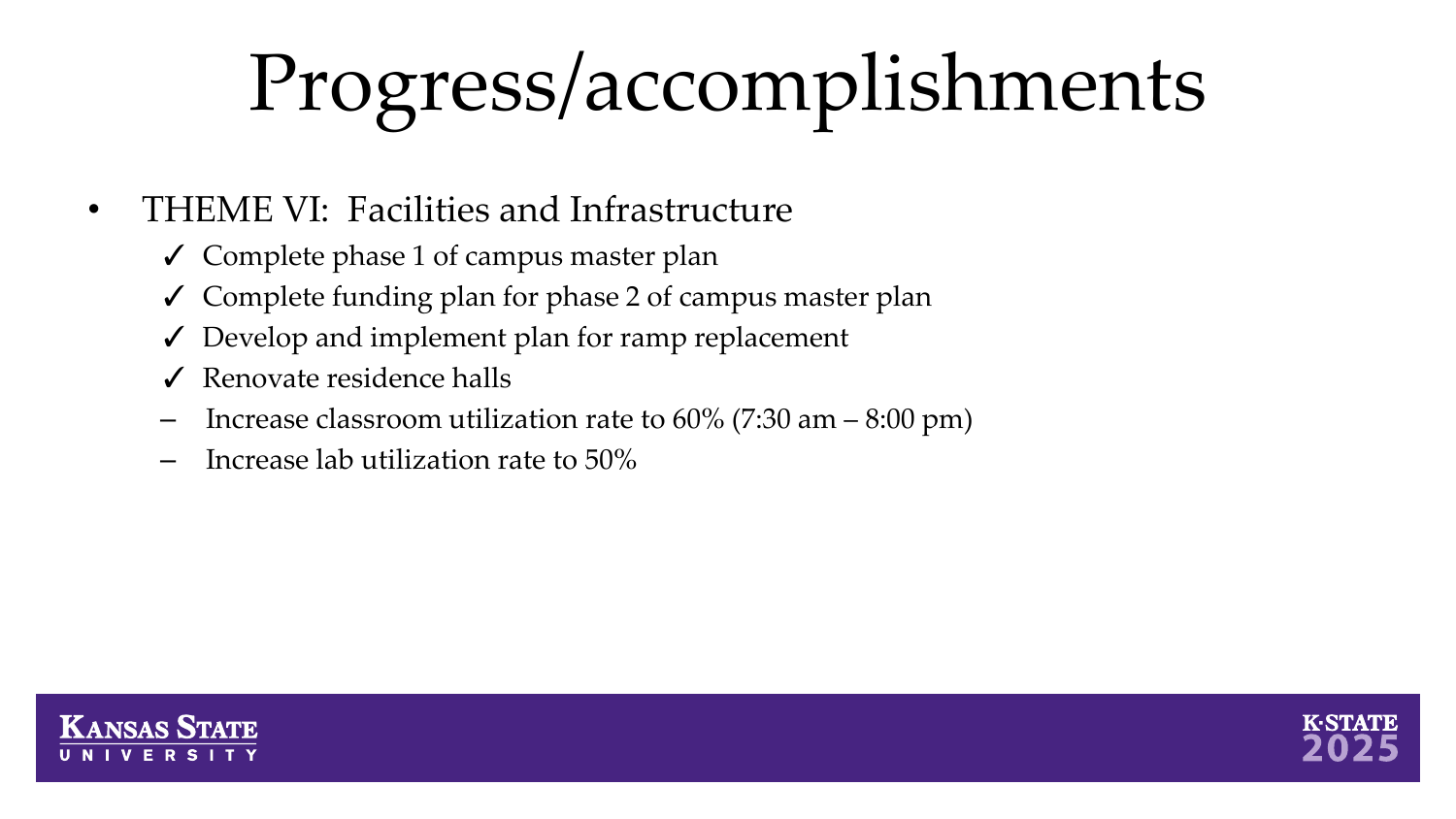#### Key metrics

- Undergraduate and graduate enrollment
- Freshmen to sophomore retention rate
- Six-year graduation rate
- Student placement rates
- Publication, and presentation rates of faculty, professional staff, and students
- Awards and recognition of faculty and staff
- Successful external funding awards/number of sponsored projects
- Fundraising campaign